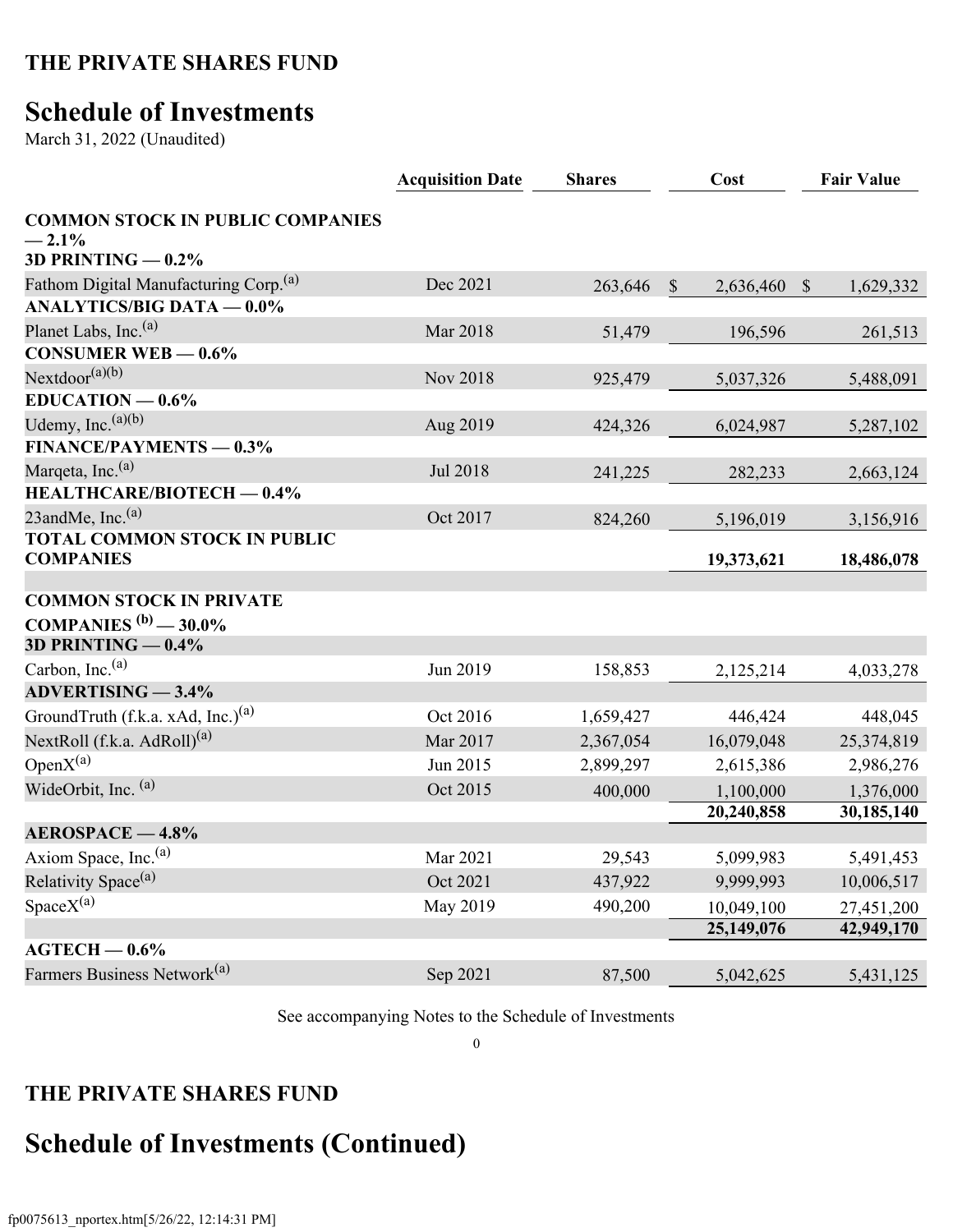|                                                                                    | <b>Acquisition</b><br>Date<br><b>Shares</b> |         |                           | <b>Fair Value</b>       |
|------------------------------------------------------------------------------------|---------------------------------------------|---------|---------------------------|-------------------------|
|                                                                                    |                                             |         | Cost                      |                         |
| <b>COMMON STOCK IN PRIVATE</b>                                                     |                                             |         |                           |                         |
| COMPANIES <sup>(b)</sup> $-$ 30.0% (Continued)<br><b>ANALYTICS/BIG DATA - 3.4%</b> |                                             |         |                           |                         |
| Baktus, Inc. <sup>(a)</sup>                                                        | Apr 2015                                    | 9,740   | $\mathbb{S}$<br>1,500,951 | $\mathcal{S}$<br>20,454 |
| Dataminr, Inc. <sup>(a)</sup>                                                      | Sep 2015                                    | 189,583 | 1,559,716                 | 7,983,340               |
| Domino Data Labs, Inc. <sup>(a)</sup>                                              | Apr 2021                                    | 330,000 | 4,118,400                 | 5,359,200               |
| Dremio <sup>(a)(d)</sup>                                                           | Dec 2021                                    | 83,332  | 1,010,000                 | 1,419,644               |
| INRIX, Inc. $(a)$                                                                  | May 2014                                    | 133,238 | 3,026,249                 | 7,541,271               |
| SingleStore (f.k.a. MemSQL) <sup>(a)</sup>                                         | May 2020                                    | 334,555 | 764,974                   | 1,823,325               |
| Tealium <sup>(a)</sup>                                                             | Sep 2020                                    | 200,000 | 1,300,000                 | 2,600,000               |
| ThoughtSpot, Inc. <sup>(a)</sup>                                                   | Oct 2018                                    | 162,087 | 1,745,758                 | 4,162,394               |
|                                                                                    |                                             |         | 15,026,048                | 30,909,628              |
| <b>ARTIFICIAL INTELLIGENCE - 1.1%</b>                                              |                                             |         |                           |                         |
| Brain Corp. <sup>(a)</sup>                                                         | Dec 2020                                    | 500,000 | 2,040,000                 | 2,740,000               |
| Cerebras Systems <sup>(a)</sup>                                                    | Feb 2022                                    | 309,813 | 6,946,627                 | 6,877,849               |
|                                                                                    |                                             |         | 8,986,627                 | 9,617,849               |
| <b>CLEAN TECHNOLOGY - 0.1%</b>                                                     |                                             |         |                           |                         |
| WiTricity $(a)(d)$                                                                 | Mar 2021                                    | 166,667 | 1,667                     | 498,334                 |
| <b>CONSUMER WEB - 0.4%</b>                                                         |                                             |         |                           |                         |
| Wag Labs, Inc. <sup>(a)</sup>                                                      | Oct 2018                                    | 438,828 | 2,314,001                 | 3,778,309               |
| $E$ -COMMERCE $-0.6\%$                                                             |                                             |         |                           |                         |
| $\text{Caastle}^{(a)}$                                                             | Mar 2022                                    | 732,010 | $\boldsymbol{0}$          | 4,377,420               |
| GOAT <sup>(a)</sup>                                                                | Sep 2021                                    | 128,148 | 760,724                   | 763,762                 |
|                                                                                    |                                             |         | 760,724                   | 5, 141, 182             |
| $EDUCATION - 2.0\%$                                                                |                                             |         |                           |                         |
| Course $Hero^{(a)}$                                                                | Jun 2020                                    | 270,000 | 3,429,200                 | 9,795,600               |
| Eruditus Learning <sup>(a)(d)</sup>                                                | Aug 2021                                    | 36,265  | 5,065,228                 | 5,015,450               |
| Udacity, Inc. <sup>(a)</sup>                                                       | Nov 2018                                    | 448,075 | 2,884,586                 | 2,916,968               |
|                                                                                    |                                             |         | 11,379,014                | 17,728,018              |
| <b>ENTERPRISE SOFTWARE - 3.5%</b>                                                  |                                             |         |                           |                         |
| Algolia <sup>(a)</sup>                                                             | Jan 2020                                    | 45,000  | 420,000                   | 1,306,800               |
| Automation Anywhere <sup>(a)</sup>                                                 | Jul 2021                                    | 152,190 | 3,358,389                 | 3,682,998               |
| D2iQ (f.k.a. Mesosphere, Inc.) <sup>(a)</sup>                                      | Feb 2019                                    | 165,000 | 1,605,450                 | 727,650                 |
| Docker, Inc. <sup>(a)</sup>                                                        | May 2017                                    | 2,500   | 531,250                   | 14,950                  |
| EquipmentShare <sup>(a)</sup>                                                      | Oct 2021                                    | 86,850  | 9,985,874                 | 9,887,004               |
| Kareo <sup>(a)</sup>                                                               | <b>Nov 2020</b>                             | 190,009 | 1,235,126                 | 1,704,381               |
| KeepTruckin <sup>(a)</sup>                                                         | May 2019                                    | 788,562 | 3,420,734                 | 5,756,502               |
| Trax Ltd. (a)                                                                      | Mar 2020                                    | 149,970 | 5,100,000<br>25,656,823   | 8,539,292<br>31,619,577 |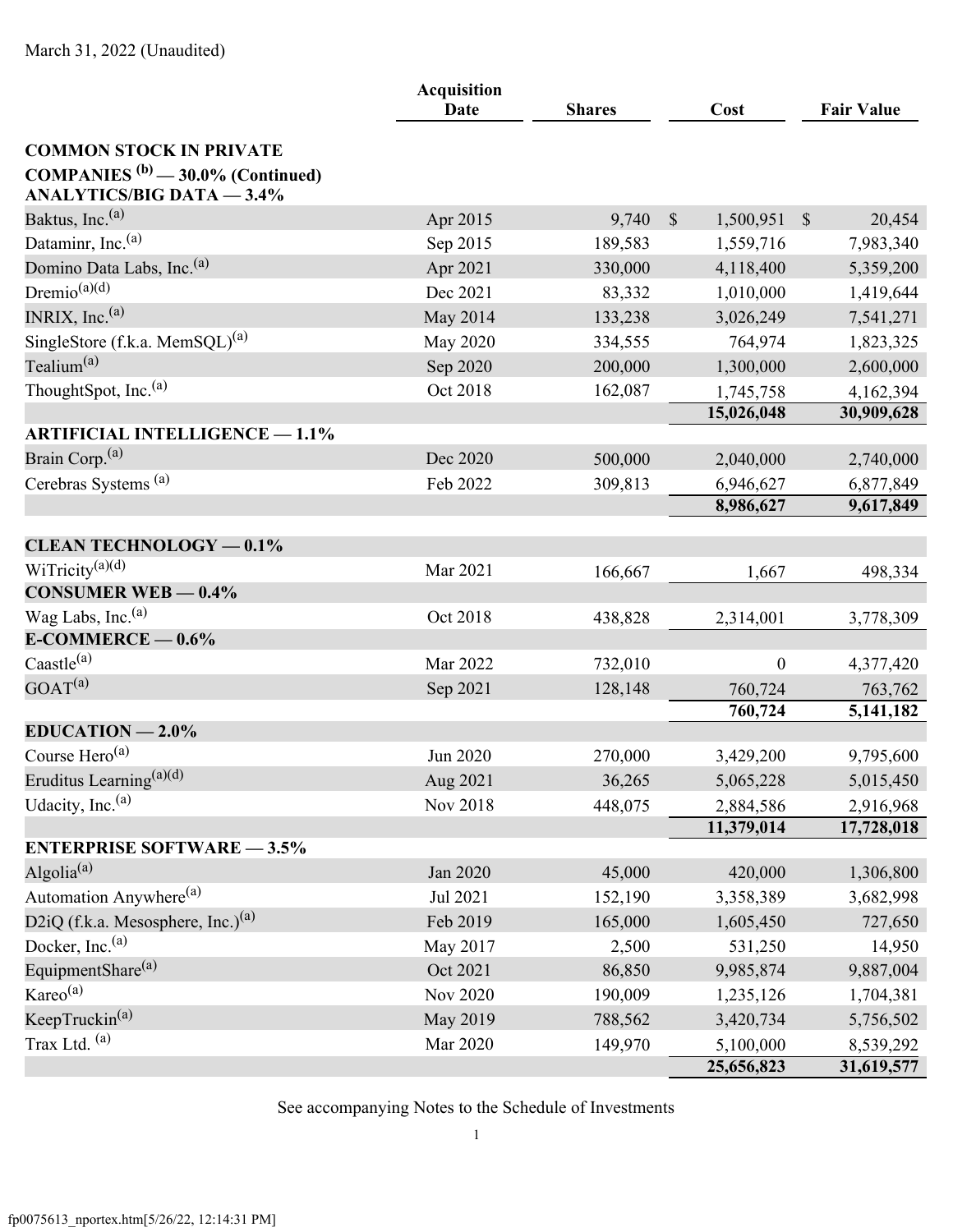## **Schedule of Investments (Continued)**

March 31, 2022 (Unaudited)

|                                                                                                            | <b>Acquisition Date</b> | <b>Shares</b> | Cost                      | <b>Fair Value</b>         |
|------------------------------------------------------------------------------------------------------------|-------------------------|---------------|---------------------------|---------------------------|
| <b>COMMON STOCK IN PRIVATE</b><br>$COMPANIES^{(b)} - 30.0\%$ (continued)<br><b>FINANCE/PAYMENTS - 3.1%</b> |                         |               |                           |                           |
| Betterment <sup>(a)</sup>                                                                                  | Mar 2021                | 588,235       | $\mathbb{S}$<br>4,999,998 | $\mathbb{S}$<br>7,388,232 |
| Circle Internet Financial, Inc. <sup>(a)</sup>                                                             | Apr 2018                | 290,200       | 2,604,825                 | 14,544,824                |
| Kraken <sup>(a)</sup>                                                                                      | Jun 2021                | 105,218       | 5,079,228                 | 5,700,711                 |
| Prosper Marketplace, Inc. <sup>(a)</sup>                                                                   | Jan 2016                | 244,130       | 1,307,998                 | 168,450                   |
|                                                                                                            |                         |               | 13,992,049                | 27,802,217                |
| $HARDWARE = 0.5%$                                                                                          |                         |               |                           |                           |
| Tempo Automation, Inc. <sup>(a)</sup>                                                                      | Aug 2019                | 550,000       | 1,868,000                 | 4,235,000                 |
| <b>HEALTHCARE/BIOTECH - 1.2%</b>                                                                           |                         |               |                           |                           |
| Click Therapeutics, Inc. (a)                                                                               | <b>Nov 2020</b>         | 1,000,000     | 3,500,000                 | 3,430,000                 |
| Color Health, Inc. (a)                                                                                     | Feb 2022                | 58,843        | 4,999,890                 | 5,728,366                 |
| ZocDoc, Inc. $(a)$                                                                                         | Feb 2015                | 61,016        | 1,321,708<br>9,821,598    | 1,222,150<br>10,380,516   |
| HOSTING/STORAGE - 1.5%                                                                                     |                         |               |                           |                           |
| Rubrik <sup>(a)</sup>                                                                                      | Sep 2019                | 126,281       | 3,220,166                 | 3,352,761                 |
| TMGcore, Inc. $(a)$                                                                                        | Dec 2021                | 1,596         | 10,000,000                | 9,998,397                 |
|                                                                                                            |                         |               | 13,220,166                | 13,351,158                |
| $SECURITY - 2.5%$                                                                                          |                         |               |                           |                           |
| Arctic Wolf <sup>(a)</sup>                                                                                 | Dec 2021                | 933,401       | 10,321,402                | 9,362,012                 |
| Code 42 Software, Inc. <sup>(a)</sup>                                                                      | May 2016                | 330,000       | 754,500                   | 1,079,100                 |
| Exabeam, Inc. <sup>(a)</sup>                                                                               | Jul 2021                | 54,500        | 1,590,855                 | 1,499,840                 |
| Malwarebytes <sup>(a)</sup>                                                                                | Dec 2019                | 188,173       | 1,129,038                 | 3,338,189                 |
| Tanium <sup>(a)</sup>                                                                                      | Apr 2019                | 640,000       | 4,787,200                 | 7,360,000                 |
|                                                                                                            |                         |               | 18,582,995                | 22,639,141                |
| $SOFTWARE = 0.9\%$                                                                                         |                         |               |                           |                           |
| Discord <sup>(a)(d)</sup>                                                                                  | Dec 2021                | 9,091         | 5,125,792                 | 5,136,142                 |
| Mynd Management <sup>(a)</sup>                                                                             | Dec 2021                | 166,390       | 3,060,012                 | 3,094,854                 |
|                                                                                                            |                         |               | 8,185,804                 | 8,230,996                 |
| <b>TOTAL COMMON STOCK IN PRIVATE</b><br><b>COMPANIES</b>                                                   |                         |               | 182,353,289               | 268,530,638               |
| PREFERRED STOCK IN PRIVATE<br>COMPANIES <sup>(b)</sup> $-$ 35.6%                                           |                         |               |                           |                           |
| <b>ADVERTISING — 0.0%</b>                                                                                  |                         |               |                           |                           |
| GroundTruth (f.k.a. xAd, Inc.), Preferred Series B-<br>1 <sup>(a)</sup>                                    | Jan 2017                | 600,000       | 149,200                   | 162,000                   |
|                                                                                                            |                         |               |                           |                           |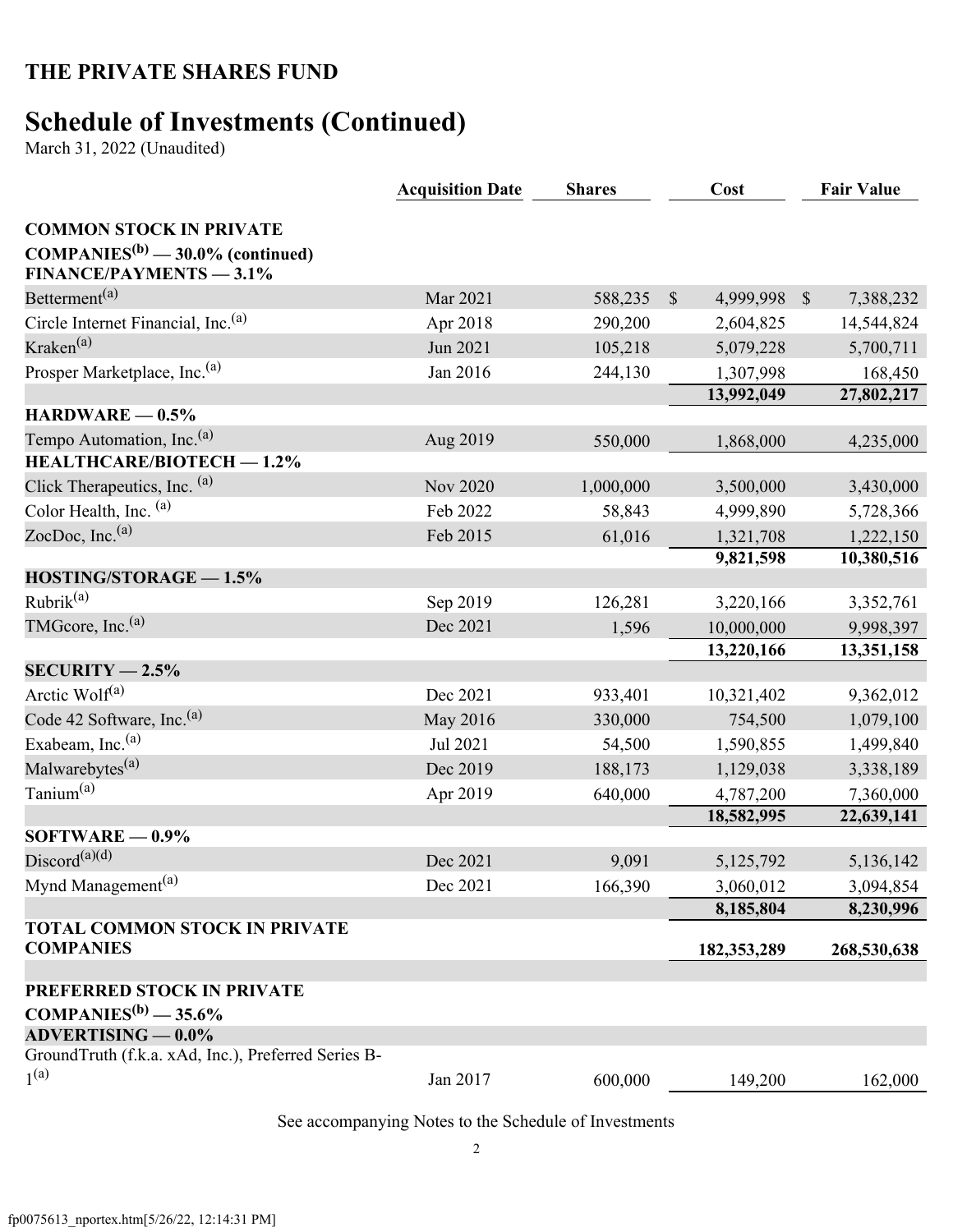## **Schedule of Investments (Continued)**

March 31, 2022 (Unaudited)

|                                                                                          | <b>Acquisition</b><br><b>Date</b> | <b>Shares</b> | Cost                       | <b>Fair Value</b>          |
|------------------------------------------------------------------------------------------|-----------------------------------|---------------|----------------------------|----------------------------|
| PREFERRED STOCK IN PRIVATE                                                               |                                   |               |                            |                            |
| $COMPANIES^{(b)} - 35.6\%$ (continued)<br>$AEROSPACE - 3.2%$                             |                                   |               |                            |                            |
| Axiom Space, Inc., Preferred Series $B^{(a)}$                                            | Dec 2020                          | 32,221        | $\mathcal{S}$<br>2,019,958 | $\mathcal{S}$<br>5,989,239 |
| Beta Technologies, Preferred Series A <sup>(a)</sup>                                     | Apr 2021                          | 40,944        | 2,999,967                  | 4,039,535                  |
| Radian Aerospace, Preferred Series Seed 2 <sup>(a)</sup>                                 | Sep 2021                          | 303,668       | 999,999                    | 1,000,009                  |
| Relativity Space, Preferred Series E <sup>(a)</sup>                                      | Jul 2021                          | 437,922       | 10,299,992                 | 10,006,518                 |
| Voyager Space, Inc., Preferred Series $B^{(a)}$                                          | Mar 2022                          | 192,061       | 7,499,982                  | 7,499,982                  |
|                                                                                          |                                   |               | 23,819,898                 | 28,535,283                 |
| $AGTECH - 2.0\%$                                                                         |                                   |               |                            |                            |
| Cibo, Preferred Series C <sup>(a)(d)</sup>                                               | Aug 2021                          | 600,000       | 3,090,000                  | 2,934,000                  |
| Farmers Business Network, Preferred Series G <sup>(a)</sup>                              | Sep 2021                          | 160,880       | 10,199,946                 | 9,993,866                  |
| Invaio Sciences, Inc., Preferred Series $C^{(a)(d)}$                                     | Mar 2021                          | 1,061,390     | 5,150,000                  | 5,264,494                  |
|                                                                                          |                                   |               | 18,439,946                 | 18,192,360                 |
| <b>ANALYTICS/BIG DATA - 3.0%</b>                                                         |                                   |               |                            |                            |
| Dataminr, Inc., Preferred Series A <sup>(a)</sup>                                        | Apr 2019                          | 20,000        | 198,000                    | 842,200                    |
| Dataminr, Inc., Preferred Series B(a)                                                    | Apr 2019                          | 87,496        | 866,211                    | 3,684,456                  |
| Dremio, Preferred Series $E^{(a)}$                                                       | Dec 2021                          | 234,797       | 4,040,000                  | 4,000,002                  |
| Heap, Preferred Series $C^{(a)}$                                                         | May 2019                          | 1,361,503     | 4,999,997                  | 11,520,494                 |
| Heap, Preferred Series $D^{(a)}$                                                         | <b>Nov 2021</b>                   | 84,047        | 711,170                    | 711,172                    |
| Pavilion Data Systems, Inc., Preferred Series C-1 <sup>(a)</sup>                         | Apr 2021                          | 2,038,687     | 6,059,997                  | 5,769,484                  |
|                                                                                          |                                   |               | 16,875,375                 | 26,527,808                 |
| <b>ARTIFICIAL INTELLIGENCE - 0.8%</b><br>Verbit, Preferred Series $A^{(a)}$              |                                   |               |                            |                            |
|                                                                                          | Nov 2021                          | 2,382         | 693,256                    | 693,329                    |
| Verbit, Preferred Series B <sup>(a)</sup><br>Verbit, Preferred Series E-1 <sup>(a)</sup> | <b>Nov 2021</b>                   | 14,409        | 4,194,173                  | 4,194,028                  |
|                                                                                          | <b>Nov 2021</b>                   | 4,008         | 1,166,667                  | 1,166,609                  |
| Verbit, Preferred Series Seed 2 <sup>(a)</sup>                                           | Nov 2021                          | 3,250         | 945,904                    | 945,977                    |
| <b>CLEAN TECHNOLOGY - 0.3%</b>                                                           |                                   |               | 7,000,000                  | 6,999,943                  |
| WiTricity, Preferred Series A <sup>(a)</sup>                                             | Oct 2020                          | 1,000,000     | 1,020,000                  | 2,990,000                  |
| CONSUMER WEB $-0.0\%$                                                                    |                                   |               |                            |                            |
| Musely, Preferred Series $B^{(a)}$                                                       | Oct 2014                          | 7,961         | 100,012                    | 130,560                    |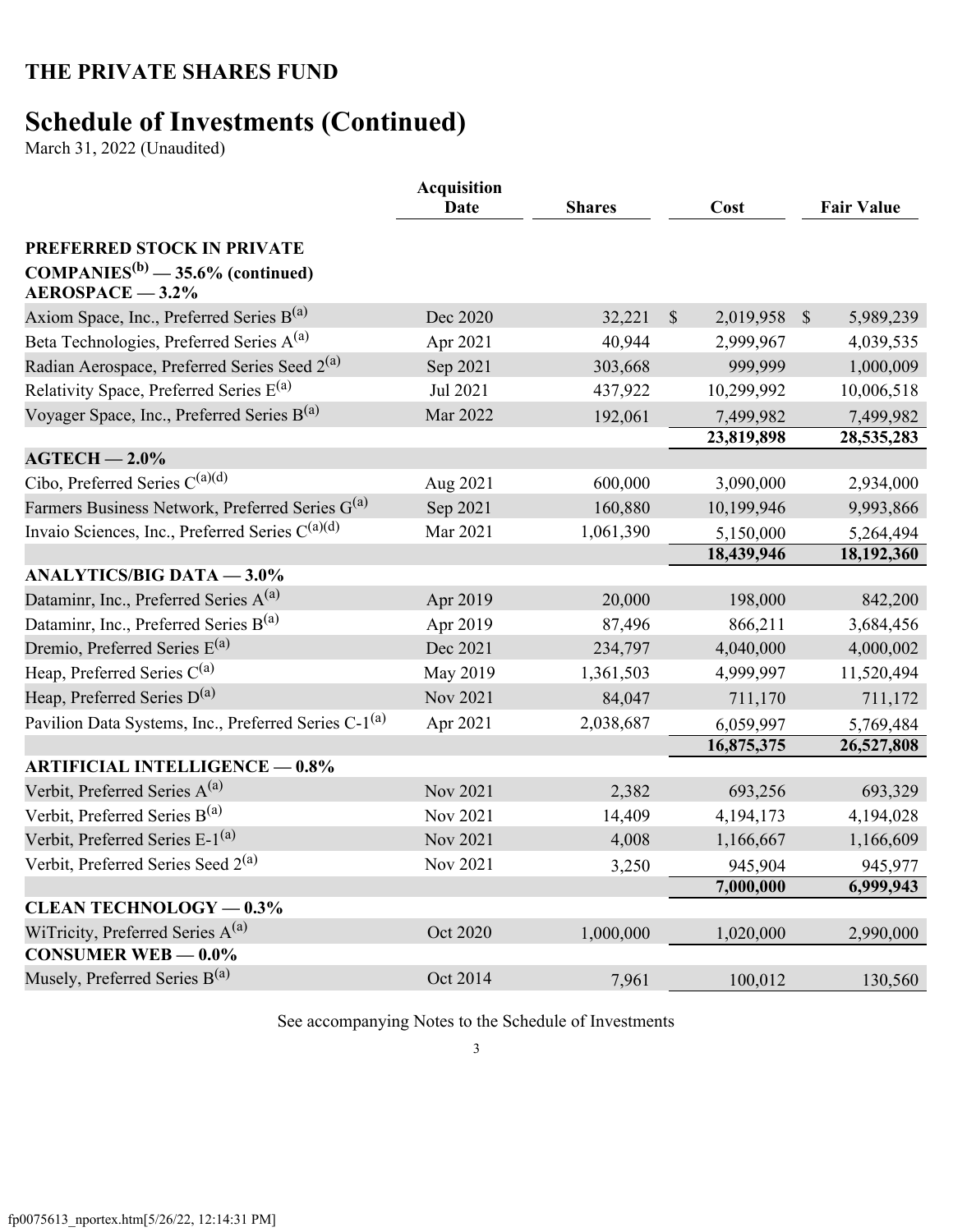## **Schedule of Investments (Continued)**

March 31, 2022 (Unaudited)

|                                                                  | <b>Acquisition</b><br>Date<br><b>Shares</b> |           |               | Cost       |               | <b>Fair Value</b> |
|------------------------------------------------------------------|---------------------------------------------|-----------|---------------|------------|---------------|-------------------|
| PREFERRED STOCK IN PRIVATE                                       |                                             |           |               |            |               |                   |
| $COMPANIES^{(b)} - 35.6\%$ (continued)<br>$E$ -COMMERCE $-8.1\%$ |                                             |           |               |            |               |                   |
| Caastle, Preferred Series A-12 <sup>(a)</sup>                    | Dec 2021                                    | 1,612,912 | $\mathcal{S}$ | 10,000,054 | $\mathcal{S}$ | 9,822,634         |
| GOAT, Preferred Series A-1 <sup>(a)(d)</sup>                     | Sep 2021                                    | 112,563   |               | 668,206    |               | 670,875           |
| GOAT, Preferred Series A-5 <sup>(a) (d)</sup>                    | Sep 2021                                    | 2,394     |               | 14,211     |               | 14,268            |
| GOAT, Preferred Series A-7(a) (d)                                | Sep 2021                                    | 146,495   |               | 869,637    |               | 873,110           |
| GOAT, Preferred Series $B^{(a)(d)}$                              | Sep 2021                                    | 231,687   |               | 1,375,362  |               | 1,380,855         |
| GOAT, Preferred Series C(a) (d)                                  | Sep 2021                                    | 237,913   |               | 1,412,322  |               | 1,417,962         |
| GrubMarket, Preferred Series D <sup>(a)</sup>                    | Oct 2020                                    | 440,742   |               | 1,999,999  |               | 9,733,611         |
| GrubMarket, Preferred Series E <sup>(a)</sup>                    | Jun 2021                                    | 1,520,838 |               | 14,999,995 |               | 33,587,099        |
| GrubMarket, Preferred Series F(a)                                | Feb 2022                                    | 452,804   |               | 9,999,982  |               | 9,999,995         |
| Lyst, Preferred Series $E^{(a)}$                                 | Jul 2021                                    | 401,929   |               | 5,172,500  |               | 4,947,746         |
|                                                                  |                                             |           |               | 46,512,268 |               | 72,448,155        |
| $EDUCATION -0.7%$                                                |                                             |           |               |            |               |                   |
| MasterClass, Preferred Series 1 <sup>(a)</sup>                   | Jul 2021                                    | 193,100   |               | 6,146,189  |               | 6,009,272         |
| <b>ENTERPRISE SOFTWARE - 2.3%</b>                                |                                             |           |               |            |               |                   |
| Checkr, Inc., Preferred Series A-1 <sup>(a)</sup>                | Mar 2020                                    | 50,000    |               | 1,405,000  |               | 2,668,500         |
| Cohere Technologies, Preferred Series D-1 <sup>(a)</sup>         | Feb 2022                                    | 279,571   |               | 1,999,995  |               | 1,999,995         |
| Cohere Technologies, Preferred Series D-2 <sup>(a)</sup>         | Dec 2020                                    | 386,038   |               | 2,071,233  |               | 2,761,639         |
| Kareo, Preferred Series Seed 2 <sup>(a)</sup>                    | Nov 2020                                    | 123,819   |               | 804,870    |               | 1,110,656         |
| KeepTruckin, Preferred Series $E^{(a)}$                          | <b>May 2021</b>                             | 638,843   |               | 4,599,996  |               | 4,663,554         |
| Ocrolus, Inc., Preferred Series C <sup>(a) (d)</sup>             | Sep 2021                                    | 438,327   |               | 3,030,000  |               | 2,967,474         |
| Trax Ltd., Pre IPO $^{(a)}$                                      | Mar 2021                                    | 76,722    |               | 3,999,978  |               | 4,368,551         |
| <b>FINANCE/PAYMENTS — 6.1%</b>                                   |                                             |           |               | 17,911,072 |               | 20,540,369        |
| Betterment, Preferred Series F <sup>(a)</sup>                    | Sep 2021                                    | 318,380   |               | 3,999,999  |               | 3,998,853         |
| BlockFi, Preferred Series $E^{(a)(d)}$                           | Jul 2021                                    | 40,201    |               | 3,045,000  |               | 3,095,879         |
| Consensys, Preferred Series D <sup>(a)</sup>                     | Feb 2022                                    | 35,699    |               | 5,075,000  |               | 4,999,888         |
| Fundbox, Preferred Series $C^{(a)}$                              | Jun 2019                                    | 439,552   |               | 4,999,992  |               | 6,197,683         |
| Fundbox, Preferred Series D <sup>(a)</sup>                       | Sep 2021                                    | 531,914   |               | 7,499,988  |               | 7,499,987         |
| Kraken, Preferred Series A <sup>(a)</sup>                        | Nov 2021                                    | 262,210   |               | 13,768,164 |               | 14,206,538        |
| Prosper Marketplace, Inc., Preferred Series A <sup>(a)</sup>     | Jan 2016                                    | 55,395    |               | 305,781    |               | 38,223            |
| Prosper Marketplace, Inc., Preferred Series A-1 <sup>(a)</sup>   | Jan 2016                                    | 58,165    |               | 116        |               | 86,084            |
| Ripple, Preferred Series $A^{(a)}$                               | Dec 2018                                    | 42,000    |               | 504,000    |               | 3,801,420         |
| Upgrade, Inc., Preferred Series $C-1^{(a)}$                      | Mar 2022                                    | 2,000,000 |               | 10,160,000 |               | 10,820,000        |
|                                                                  |                                             |           |               | 49,358,040 |               | 54,744,555        |
| $FOODTECH - 0.5%$                                                |                                             |           |               |            |               |                   |
| Impossible Foods, Inc., Preferred Series H-1 <sup>(a)</sup> (d)  | Nov 2021                                    | 153,494   |               | 3,746,778  |               | 3,708,660         |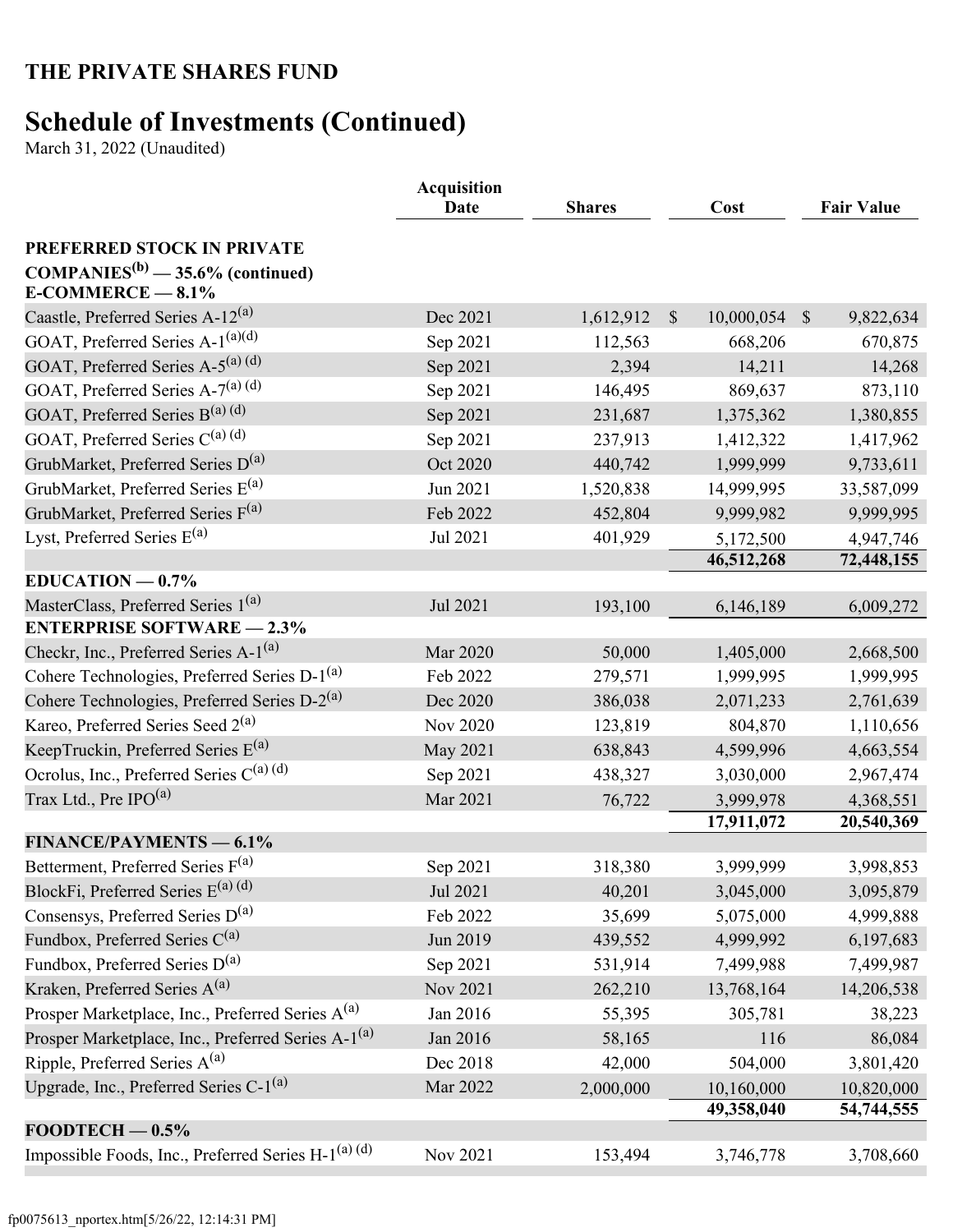| Impossible Foods, Inc., Preferred Series H-2 <sup>(a)</sup> (d) | Nov 2021 | 53,389  | .303,222  | 1,289,964 |
|-----------------------------------------------------------------|----------|---------|-----------|-----------|
|                                                                 |          |         | 5,050,000 | 4,998,624 |
| $HARDWARE = 0.6\%$                                              |          |         |           |           |
| Hydrow, Preferred Series $D^{(a)}$                              | Feb 2022 | 435,304 | 4,999,989 | 4,999,989 |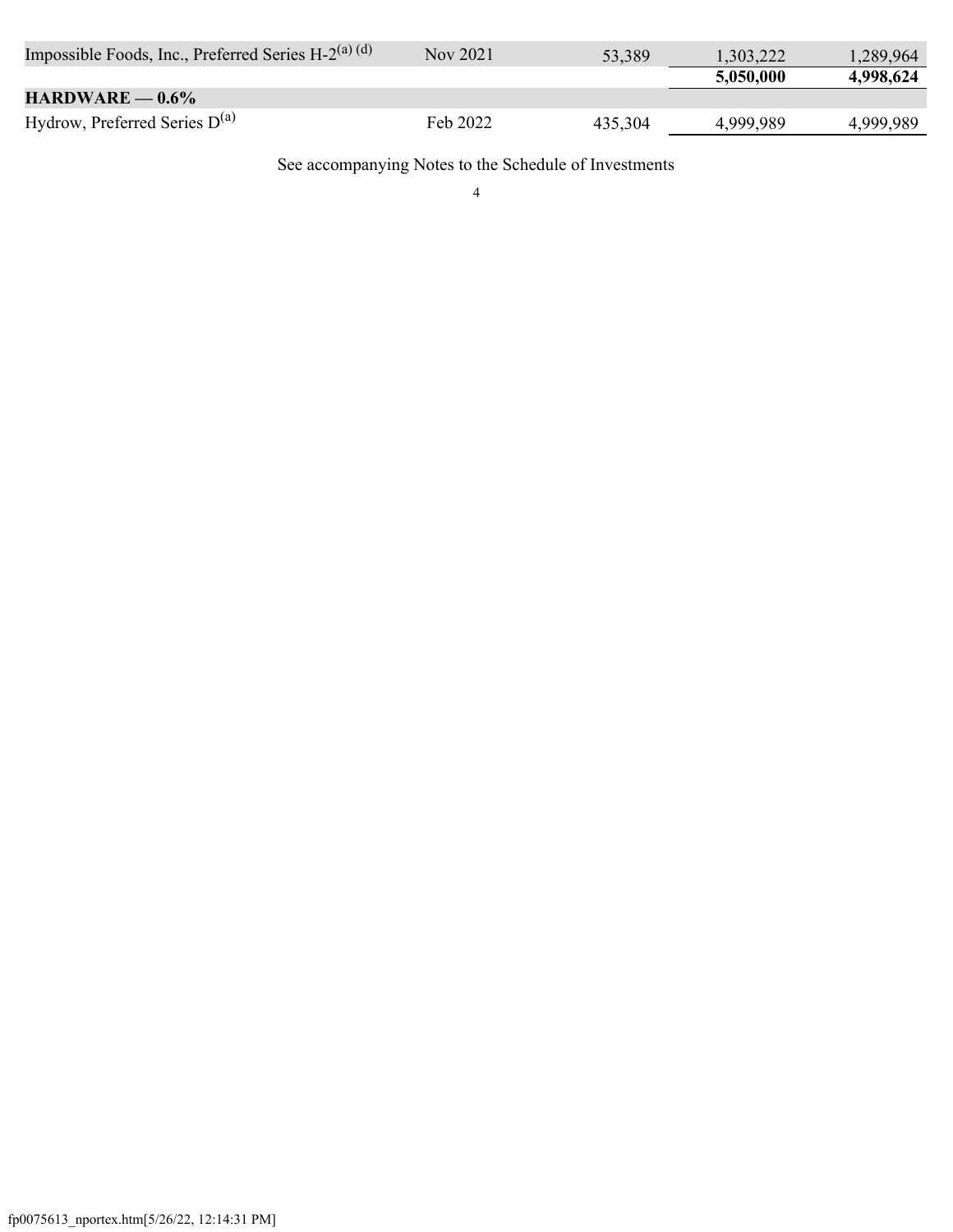# **Schedule of Investments (Continued)**

March 31, 2022 (Unaudited)

|                                                                            | <b>Acquisition</b><br>Shares/<br>Principal<br>Date |            | Cost                     | <b>Fair Value</b>       |
|----------------------------------------------------------------------------|----------------------------------------------------|------------|--------------------------|-------------------------|
| PREFERRED STOCK IN PRIVATE                                                 |                                                    |            |                          |                         |
| $COMPANIES^{(b)} - 35.6\%$ (continued)<br><b>HEALTHCARE/BIOTECH - 2.4%</b> |                                                    |            |                          |                         |
| Click Therapeutics, Inc., Preferred Series $A^{(a)}$                       | <b>Nov 2020</b>                                    | 60,087     | $\mathcal{S}$<br>210,305 | $\mathbb{S}$<br>206,098 |
| CollectiveHealth, Inc., Preferred Series $F^{(a)}$                         | May 2021                                           | 3,989,361  | 3,120,000                | 2,752,659               |
| Crossover Health, Inc., Preferred Series D <sup>(a)</sup>                  | Mar 2021                                           | 229,914    | 8,175,591                | 9,844,918               |
| Omada Health, Preferred Series E <sup>(a)</sup>                            | Dec 2021                                           | 1,334,400  | 7,999,995                | 7,999,995               |
| ZocDoc, Inc., Preferred Series A <sup>(a)</sup>                            | Feb 2015                                           | 35,000     | 875,000                  | 701,050                 |
|                                                                            |                                                    |            | 20,380,891               | 21,504,720              |
| $SECURITY - 1.3%$                                                          |                                                    |            |                          |                         |
| Cybereason, Preferred Series $F^{(a)(d)}$                                  | Jul 2021                                           | 1,510,600  | 7,631,457                | 7,069,608               |
| Exabeam, Preferred Series A <sup>(a)</sup>                                 | <b>Nov 2020</b>                                    | 80,000     | 1,020,000                | 2,201,600               |
| Lookout, Inc., Preferred Series $A^{(a)}$                                  | Feb 2015                                           | 204,000    | 1,927,800                | 2,201,160               |
|                                                                            |                                                    |            | 10,579,257               | 11,472,368              |
| $SOFTWARE - 1.9%$                                                          |                                                    |            |                          |                         |
| Roofstock, Preferred Series $E^{(a)}$                                      | Mar 2022                                           | 339,154    | 9,999,990                | 9,999,990               |
| SoundHound, Inc., Preferred Series D <sup>(a)</sup>                        | Sep 2016                                           | 107,484    | 2,200,767                | 5,545,099               |
| SoundHound, Inc., Preferred Series D-3 <sup>(a)</sup>                      | <b>Nov 2020</b>                                    | 25,000     | 1,000,000<br>13,200,757  | 1,289,750<br>16,834,839 |
| <b>TRANSPORTATION - 2.5%</b>                                               |                                                    |            |                          |                         |
| Lime (Neutron Holdings, Inc.), Preferred Series 1-                         |                                                    |            |                          |                         |
| $D^{(a)}$                                                                  | Mar 2019                                           | 20,618,556 | 5,000,000                | 2,268,041               |
| Loadsmart, Preferred Series D <sup>(a)</sup>                               | Jan 2022                                           | 500,000    | 10,000,000               | 10,000,000              |
| Turo, Preferred Series D-1 <sup>(a)</sup>                                  | Jun 2018                                           | 642,535    | 2,999,996                | 9,817,935               |
| Virgin Hyperloop One, Preferred Series B-1 <sup>(a)</sup>                  | Jun 2017                                           | 4,144      | 999,999                  | 137,000                 |
| Virgin Hyperloop One, Preferred Series $C^{(a)}$                           | May 2019                                           | 12,992     | 37,938                   | 37,937                  |
|                                                                            |                                                    |            | 19,037,933               | 22,260,913              |
| <b>TOTAL PREFERRED STOCK IN PRIVATE</b><br><b>COMPANIES</b>                |                                                    |            | 260,580,827              | 319, 351, 758           |
| <b>SIMPLE AGREEMENT FOR FUTURE</b>                                         |                                                    |            |                          |                         |
| <b>EQUITY IN PRIVATE COMPANIES<sup>(b)</sup></b> —<br>0.1%                 |                                                    |            |                          |                         |
| $AEROSPACE - 0.1%$                                                         |                                                    |            |                          |                         |
| Xplore, Inc. <sup>(a)</sup><br><b>TOTAL SIMPLE AGREEMENT FOR</b>           | Feb 2022                                           | 1,000,000  | 1,000,000                | 1,000,000               |
| <b>FUTURE EQUITY IN PRIVATE</b><br><b>COMPANIES</b>                        |                                                    |            | 1,000,000                | 1,000,000               |
|                                                                            |                                                    |            |                          |                         |
| <b>CONVERTIBLE NOTES IN PRIVATE</b><br>COMPANIES $(b)$ - 5.7%              |                                                    |            |                          |                         |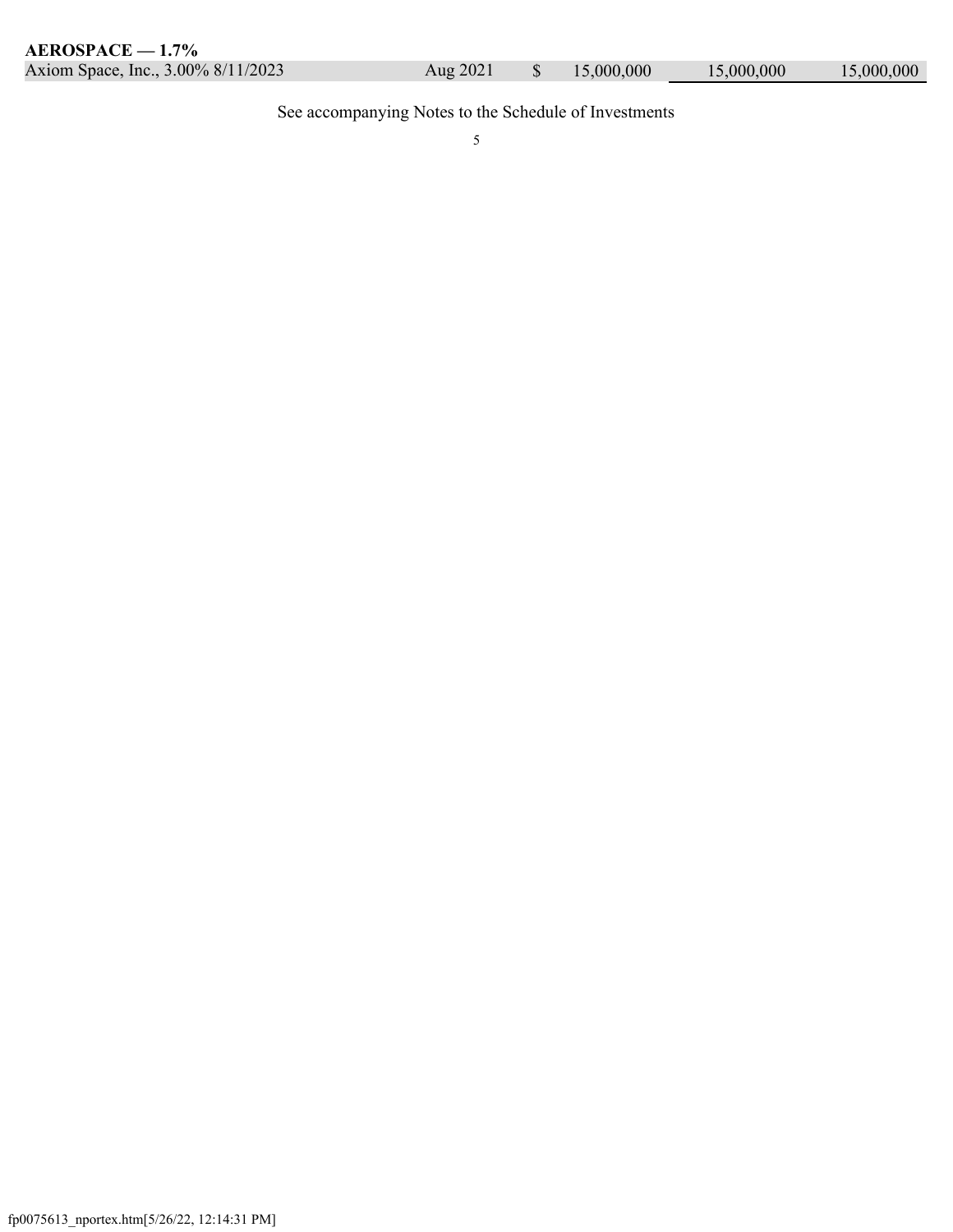## **Schedule of Investments (Continued)**

March 31, 2022 (Unaudited)

|                                                                                                        | <b>Acquisition</b><br><b>Date</b> |              | Shares/<br>Principal/<br><b>Units</b> | Cost             |              | <b>Fair Value</b> |
|--------------------------------------------------------------------------------------------------------|-----------------------------------|--------------|---------------------------------------|------------------|--------------|-------------------|
| <b>CONVERTIBLE NOTES IN PRIVATE COMPANIES<sup>(b)</sup></b> —<br>5.7% (continued)<br>$SOFTWARE$ - 2.2% |                                   |              |                                       |                  |              |                   |
| Tradeshift, 3.00% 6/16/2023                                                                            | Jun 2021                          | $\mathbb{S}$ | 10,000,000                            | \$10,060,411     | <sup>S</sup> | 10,000,000        |
| Tradeshift, 5.00% $11/22/2023^{(c)}$                                                                   | Nov 2021                          | \$           | 5,000,000                             | 5,000,000        |              | 5,000,000         |
| Tradeshift, 5.00% 3/25/2024                                                                            | Mar 2022                          | $\mathbb{S}$ | 5,000,000                             | 5,000,000        |              | 5,000,000         |
|                                                                                                        |                                   |              |                                       | 20,060,411       |              | 20,000,000        |
| <b>TRANSPORTATION - 1.8%</b>                                                                           |                                   |              |                                       |                  |              |                   |
| Clearmotion, Inc., 7.00% 12/21/2022                                                                    | Mar 2022                          | \$           | 1,250,000                             | 1,250,000        |              | 1,250,000         |
| Lime (Neutron Holdings, Inc.), 4.00% 10/29/2025                                                        | Oct 2021                          | $\mathbb{S}$ | 15,000,000                            | 15,000,000       |              | 15,000,000        |
| Lime (Neutron Holdings, Inc.), 4.00% 6/1/2027                                                          | Jun 2020                          | \$           | 253,169                               | 253,169          |              | 253,169           |
| TOTAL CONVERTIBLE NOTES IN PRIVATE                                                                     |                                   |              |                                       | 16,503,169       |              | 16,503,169        |
| <b>COMPANIES</b>                                                                                       |                                   |              |                                       | 51,563,580       |              | 51,503,169        |
|                                                                                                        |                                   |              |                                       |                  |              |                   |
| WARRANTS IN PRIVATE COMPANIES <sup>(b)</sup> - 2.5%<br><b>FINANCE/PAYMENTS - 0.1%</b>                  |                                   |              |                                       |                  |              |                   |
| BlockFi, Exercise Price \$75.74, Exercise Date 8/8/2028 <sup>(a)(d)</sup>                              | Jul 2021                          |              | 20,100                                | $\boldsymbol{0}$ |              | 1,346,706         |
| <b>SOFTWARE - 2.3%</b>                                                                                 |                                   |              |                                       |                  |              |                   |
| Tradeshift, Exercise Price \$0.001, Exercise Date 11/21/2031 <sup>(a)</sup>                            | Nov 2021                          |              | 213,797                               | $\boldsymbol{0}$ |              | 5,154,560         |
| Tradeshift, Exercise Price \$0.001, Exercise Date 9/9/2031 <sup>(a)</sup>                              | Dec 2021                          |              | 427,594                               | $\boldsymbol{0}$ |              | 10,309,120        |
| Tradeshift, Exercise Price \$0.001, Exercise Date 3/25/2032 <sup>(a)</sup>                             | Mar 2022                          |              | 213,797                               | $\boldsymbol{0}$ |              | 5,154,560         |
|                                                                                                        |                                   |              |                                       | $\bf{0}$         |              | 20,618,240        |
| <b>TRANSPORTATION - 0.1%</b><br>Clearmotion, Inc., Exercise Price \$2.70, Exercise Date                |                                   |              |                                       |                  |              |                   |
| $3/9/2029^{(a)}$                                                                                       |                                   |              |                                       |                  |              |                   |
| Lime (Neutron Holdings, Inc.), Exercise Price \$0.01, Exercise                                         | Mar 2022                          |              | 231,173                               | $\boldsymbol{0}$ |              | 469,050           |
| Date $6/2/2027^{(a)}$                                                                                  | Jun 2020                          |              | 1,016,483                             | $\boldsymbol{0}$ |              |                   |
|                                                                                                        |                                   |              |                                       | $\bf{0}$         |              | 2,593<br>471,643  |
| TOTAL WARRANTS IN PRIVATE COMPANIES                                                                    |                                   |              |                                       | $\bf{0}$         |              | 22,436,589        |
| <b>SHORT-TERM INVESTMENTS - 24.9%</b><br><b>MUTUAL FUND - 24.9%</b>                                    |                                   |              |                                       |                  |              |                   |
| Goldman Sachs Government Fund, 0.26% <sup>(e)</sup>                                                    |                                   |              |                                       | 223,189,953      |              | 223,189,953       |
| <b>TOTAL SHORT-TERM INVESTMENTS</b>                                                                    |                                   |              |                                       | 223,189,953      |              | 223,189,953       |
| <b>TOTAL INVESTMENTS - 100.9%</b>                                                                      |                                   |              |                                       | 738,061,270      |              | 904,498,185       |
| Other liabilities less assets $- (0.9)\%$                                                              |                                   |              |                                       |                  |              | (8,024,169)       |
| <b>NET ASSETS - 100.0%</b>                                                                             |                                   |              |                                       |                  |              | \$896,474,016     |